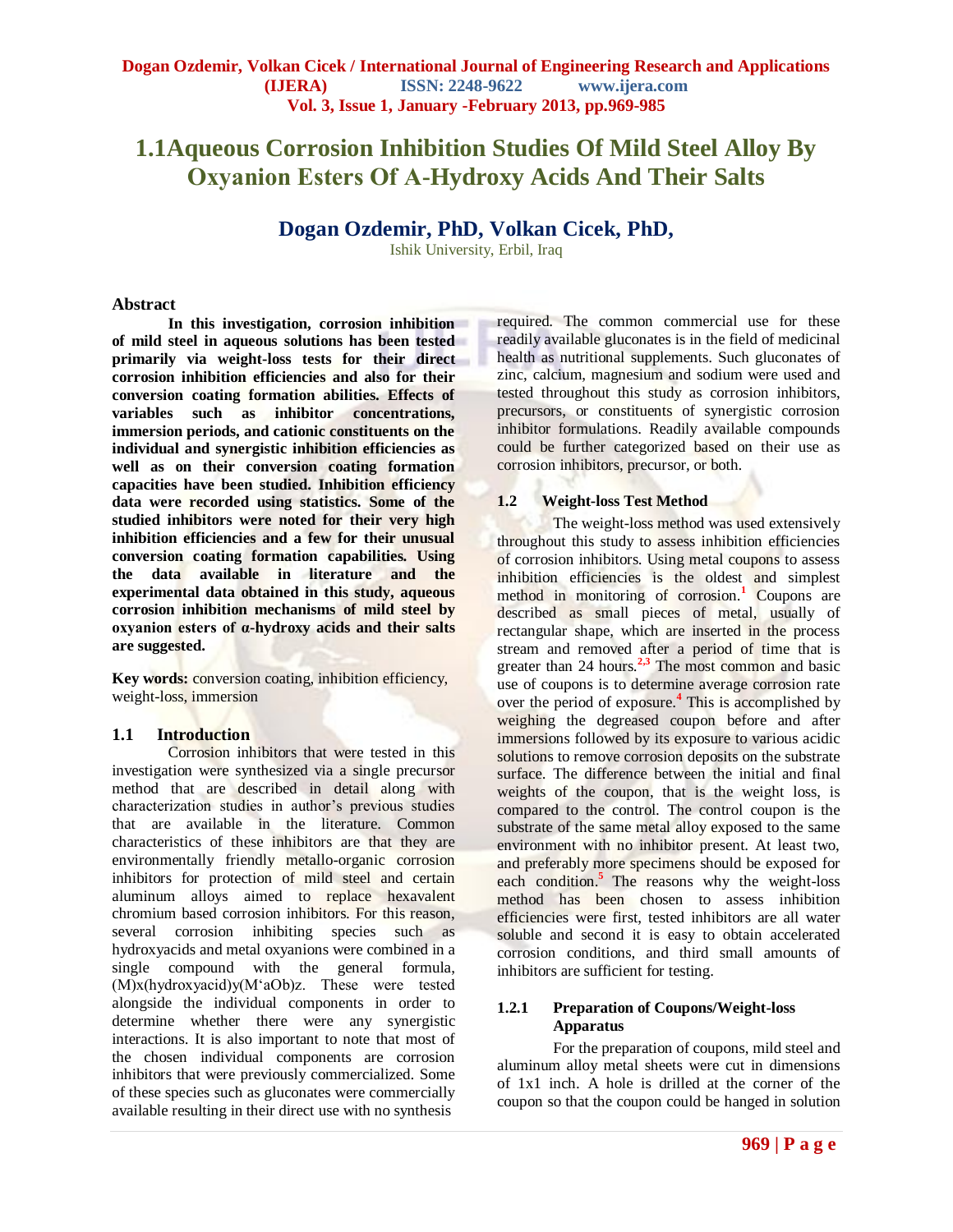via a durable polymeric material such as a fishing-line that does not corrode.



**Figure** Error! No text of specified style in document.**-1**  Weight-loss Apparatus

Standards determined for Preparing Specimens for Weight-Loss Tests by ASTM (American Society for Testing and Materials)**6,7** were followed with no alteration. For both aluminum alloy and mild steel specimens, the first step is described as degreasing in an organic solvent or hot alkaline cleaner or both. Mild steel specimens used in this study were cut out of large rolls of mild steel sheets that were previously heavily greased to prevent them from corroding. This grease was removed from the mild steel coupons by dipping them in hexane and rubbing them with paper towels soaked with hexane when necessary. Secondly, coupons were placed in Oakite Products Inc. brand Oakite-164 alkaline cleaner solution at 150 °F for 10 minutes to complete degreasing of the coupons. Oakite solution was prepared by dissolving 60 g of Oakite detergent in 1000 ml of water at 180 °F. An additional step before performing immersion tests that is instructed by ASTM is pickling of specimen in an appropriate solution if oxides or tarnish are present in the case of aluminum specimens. After degreasing and cleaning, the coupons were weighed and fully immersed in 100 ml solutions of 60 ppm Cl<sup>-</sup> and various concentrations of inhibitors for various periods of time (3 days, 7 days or for 14 days). As a controlled variable, 100 ml has been chosen as the volume of the solution due to the low amount of inhibitors that was required. Another controlled variable was the salt content of the solution, which was chosen as 60 ppm Cl<sup>-</sup> since it is a situation commonly encountered in cooling

water systems based on mild steel construction.**<sup>3</sup>**

Immersion periods of 3, 7 and 14 day periods were chosen since periods less than 24 hours are not enough for the system to come into an equilibrium<sup>8</sup>, while a period of more than 14 days was too long to test many samples, that are needed for comparison purposes. Given the condition of accelerated corrosion, a period of 7 days has been determined to be the optimum period of immersion. After completion of immersion tests, coupons were exposed to an acidic solution described by ASTM to remove corrosion products for accurate weight-loss results. This solution has been prepared by dissolving 3.5 g hexamethylene tetramine in 500 ml of distilled water followed by adding 500 ml HCl. Specimens were exposed to this reagent for 10 min at 20◦C to 25◦C. It is indicated by ASTM that longer times may be required in certain instances; however such instances did not occur in this study meaning all specimens were cleaned of corrosion deposits thoroughly after 10 minutes of exposure. In case of specimens of aluminum and aluminum alloys, direct use of concentrated  $HNO<sub>3</sub>$  is inscribed by ASTM to remove corrosion deposits for periods of 1 to 5 min at 20◦C to  $25^{\circ}$ C.

#### **1.2.2 Inhibition Efficiency Calculations**

Inhibition efficiencies were calculated based on the comparison of weight loss values of inhibitor treated coupons and those of controls with the following formula;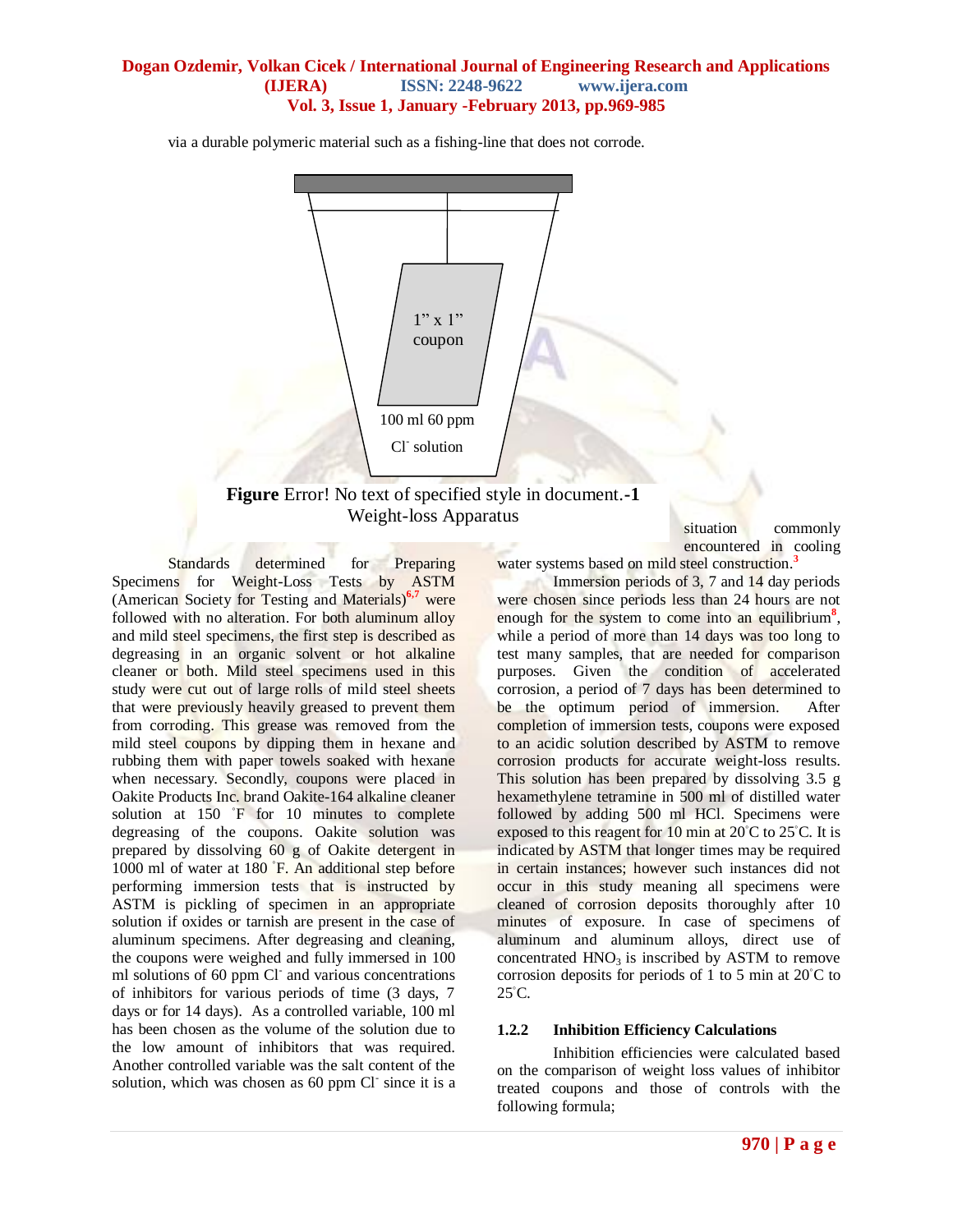$$
IE = 100[1-(W_2/W_1)]\%
$$
  
(Eq. 3.1)

where

- $\mathbf{\hat{v}}$  W<sub>1</sub> = corrosion rate in the absence of inhibitor
- $\mathbf{\hat{v}}$  W<sub>2</sub> = corrosion rate in the presence of inhibitor
- $\bullet \quad W_1 \& W_2 = (W_{final} W_{initial}) / W_{initial}$

The concentration of the inhibitors and the immersion periods were varied to obtain any possible trends of inhibition efficiencies, however inhibitor concentration of 200 ppm in 100 ml distilled water and a period of 7 days were chosen as the standard conditions after many trials as explained earlier.

Inhibition efficiency values calculated by means of the above formula were inserted into a t-distribution function formula to obtain statistically significant results. T-distribution is used rather than Z-distribution due to the low number of samples according to following formula;**<sup>9</sup>**

$$
IE = \mu \pm t \frac{\sigma}{\sqrt{n}}
$$

(Eq. 3.2)

where  $t$  is equal to the critical t-distribution value for 90% confidence limit with usually two degrees of freedom based on n, which is the number of samples. Often, only one sample has been put into test at the beginning to determine the presence of any kind of inhibition. When corrosion inhibition was observed, three more samples of the same inhibitor have been put into test, thus resulting in  $n = 3$  and degrees of freedom, that is (n-1), equaling to 2. Critical tdistribution value for 90% confidence limit with two degrees of freedom is reported as 2.920**<sup>10</sup>** .

Formulas for the mean  $(\mu)$  value and standard deviation (σ) are as follows;

$$
\mu = \frac{1}{n} \sum_{i=1}^{n} x_i = \frac{1}{n} (x_1 + \dots + x_n) \quad \text{(Eq. 3.2)}
$$
\n
$$
\sigma = \sqrt{\frac{1}{n} \sum_{i=1}^{n} (x_i - \bar{x})^2}
$$
\n(Eq. 3.3)

The results found with inhibition efficiency formula were calculated to be statistically significant by hypothesis testing. For the inhibition efficiency values to be significant, the difference between the mean inhibition efficiency value and that of control must be bigger than the following;**<sup>11</sup>**

 $\mu - \mu_{standard} >$  $t\left(\frac{\sigma}{\sqrt{n}}\right)$  (Eq. 3.4) Since there is no inhibition efficiency for control solutions,  $\mu_{standard} = 0$ , thus the equation is simplified to the following;

 $t\left(\frac{\sigma}{\sqrt{n}}\right)$  (Eq. 3.5)

 $\mu >$ 

Insertion of critical value for t-distribution, standard deviation, and number of sample values into the above equation lead to the conclusion that mean inhibition efficiency values even for inhibitors with slight inhibition properties were statistically significant.

#### **1.3 Categorization of Weight Loss Test Results**

The weight-loss results were categorized based on the type of inhibitor, inhibitor amount in the immersion solution in ppm (part per million), chloride ion concentration in immersion solution in ppm, and the immersion period in number of days. Three immersion periods were shown in the inhibition efficiency graphs, 3 days, 7 days, and 14 days. 200 ppm is used as the standard concentration, with 25, 50, 100, and 500 ppm were other tested concentrations in addition to little used higher concentrations in molarity.

#### **1.3.1 Gluconate Salts**

All gluconate salts with the formula of  $M^{+n}(X^{-1})$ <sub>n</sub> yielded very high inhibition efficiencies both for 3 days and 7 days immersion periods with the exception  $Cr(gluconate)_3$ .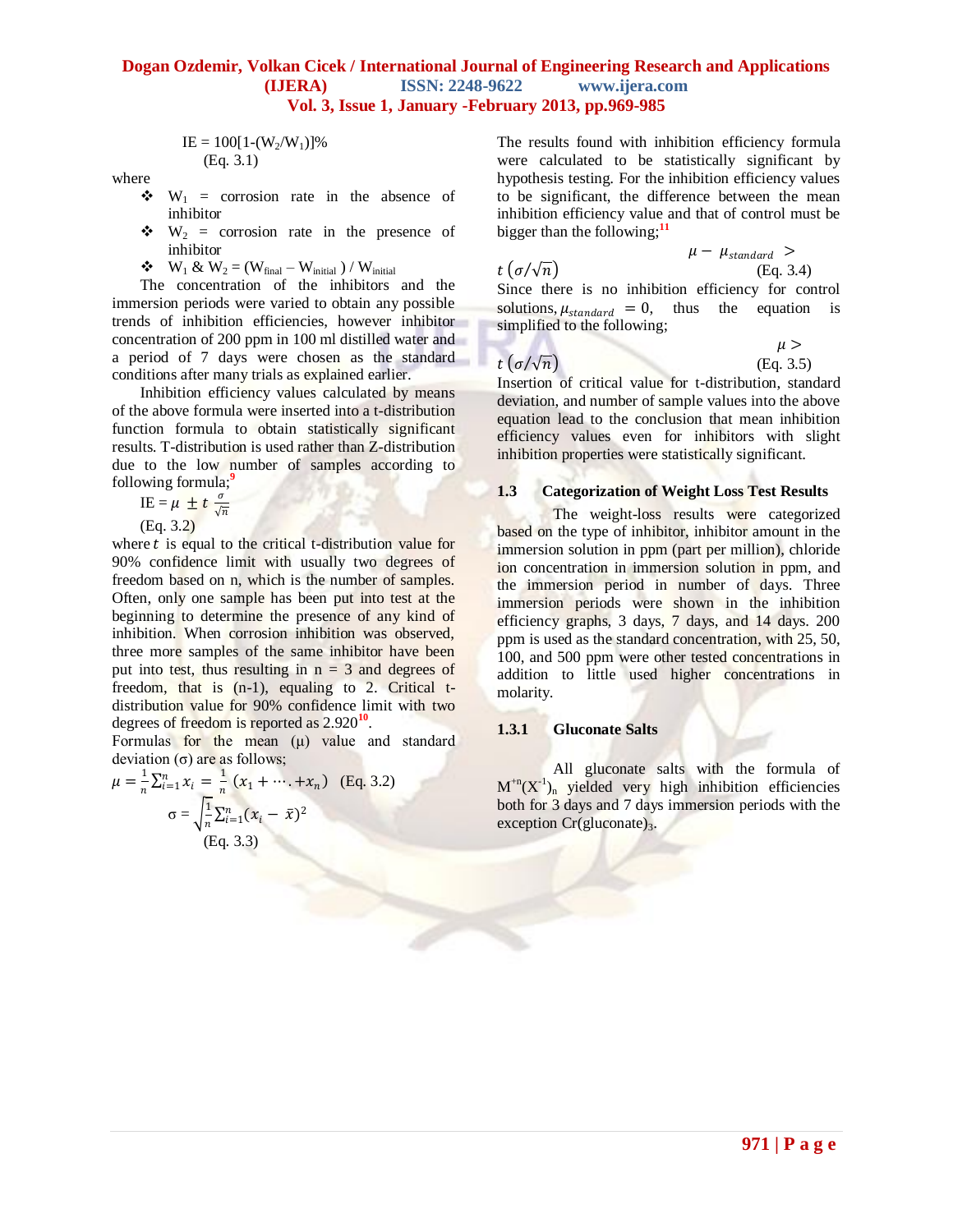



 $Zn$ (gluconate)<sub>2</sub> performed better than others, which was due to cathodic inhibitive activity of  $Zn^{+2}$  cations in addition to the inhibitive activity of gluconate anions.  $\text{Zn}^{+2}$  cations are known to form insoluble  $\text{Zn}(\text{OH})_2$ precipitates on cathodic sites by reacting with hydroxide ions provided by corrosion reactions of iron and thus diminish further corrosion activity. On average, only slight decreases in the corrosion inhibition efficiencies have been observed when the immersion period was increased to 3 days from 7 days in contrast to the results of a similar study indicating an inhibition efficiency of 99% for one day immersion and 65% for immersion of 5 days in 200 ppm  $Ca(gluconate)_2$  solution.<sup>3</sup> The exception of low inhibition efficiency of chromium gluconate can be explained with strong complexation of chromium with gluconates; which as a result prevented complexation of iron cations with gluconates, thus leading to no positive effect. Notably, D-gluconic acid also inhibited corrosion with an average inhibition efficiency of 40% despite being an acid with a pKa of 3.86.**<sup>12</sup>**

#### **1.3.2 Group III Gluconates and D-Glucose**

The inhibition effciciency of Al(gluconate)<sub>2</sub>OH was high comparable to the  $M^{n} (X^{-1})_n$  type gluconate salts, while  $B$ (gluconate)<sub>2</sub>OH showed only slight inhibitive activity.



**Figure** Error! No text of specified style in document.**-3** Inhibition Efficiency vs. Immersion Time Graph for  $M^{+n}(X^{-1})_{n-1}$ OH Type Gluconates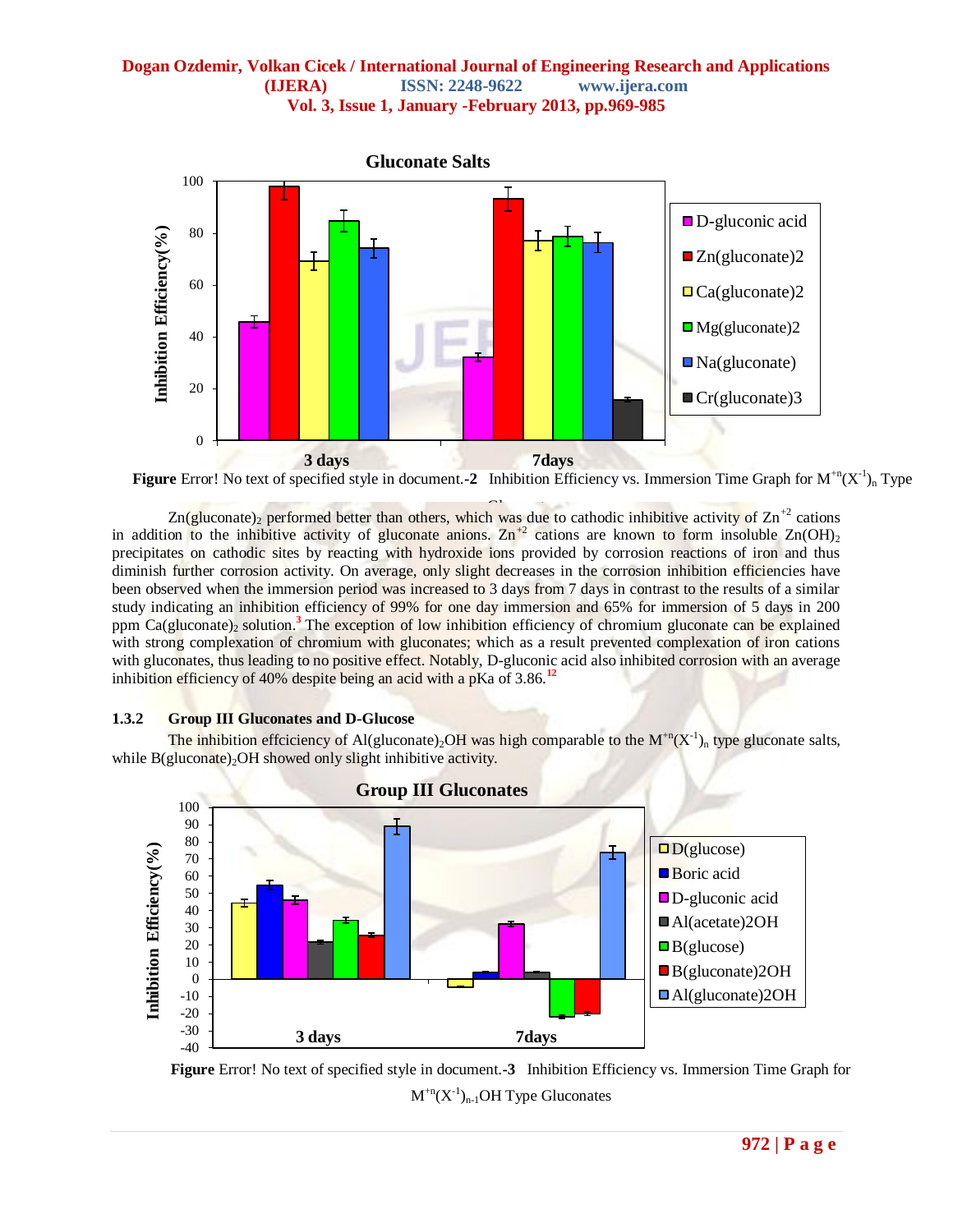Gluconate's and D-glucose's corrosion inhibiting abilities were lowered by coupling with the Boron constituent. Also boric acid performed better than borogluconate and boroglucose. Thus, it was concluded that boroglucose and borogluconates were in fact not synergistic formulations. Similarly negative results were predicted for  $Al(gluconate)<sub>2</sub>OH$ , opposite to what was observed. This difference was due to the exceptionally strong bonding between gluconate and borate as opposed to aluminum or it may be due to the influence of the aluminum ions themselves**<sup>13</sup>** .

## **1.3.3 Application of Other**  $M^{+n}(X^{-1})_{n-1}$  **OH and M+n(X-1 )<sup>n</sup> Type Compounds**

Being similar in structure to gluconates, lactate and acetate salts have also been tested. All of the salts under this category were already commercially available. Among them, lactic acid or 2-hydroxypropanoic acid, also known as milk acid, is a [chemical compound](http://en.wikipedia.org/wiki/Chemical_compound) that plays important roles in several [biochemical](http://en.wikipedia.org/wiki/Biochemistry) processes and is produced naturally, while chromium (III) acetate is used to fix certain textile dyes, to harden photographic emulsions and as a catalyst.

Among tested salts, Al(lactate) has shown good inhibitive activity with values slightly lower to that of  $Al(gluconate)<sub>2</sub>OH$ . Notably the difference was the similar to the difference between the inhibition efficiencies of D-gluconic acid and lactic acid.  $Al(acetate)<sub>2</sub>OH$  was the only other compound with slight inhibitive activity.





#### **1.3.4 Molybdenum Esters of Gluconate Salts**

Opposite to what had been anticipated, inhibition efficiencies of molybdenum oxyanion esters of gluconate salts were substantially lower than those of gluconate salts. Thus, metal oxyanions esters of gluconate salts were not synergistic combinations similar to borogluconates and boroglucose. Apparently, both constituents lose their inhibitive properties by forming a third product with very different chemical properties rather than a product of combined inhibitive activities of both constituents.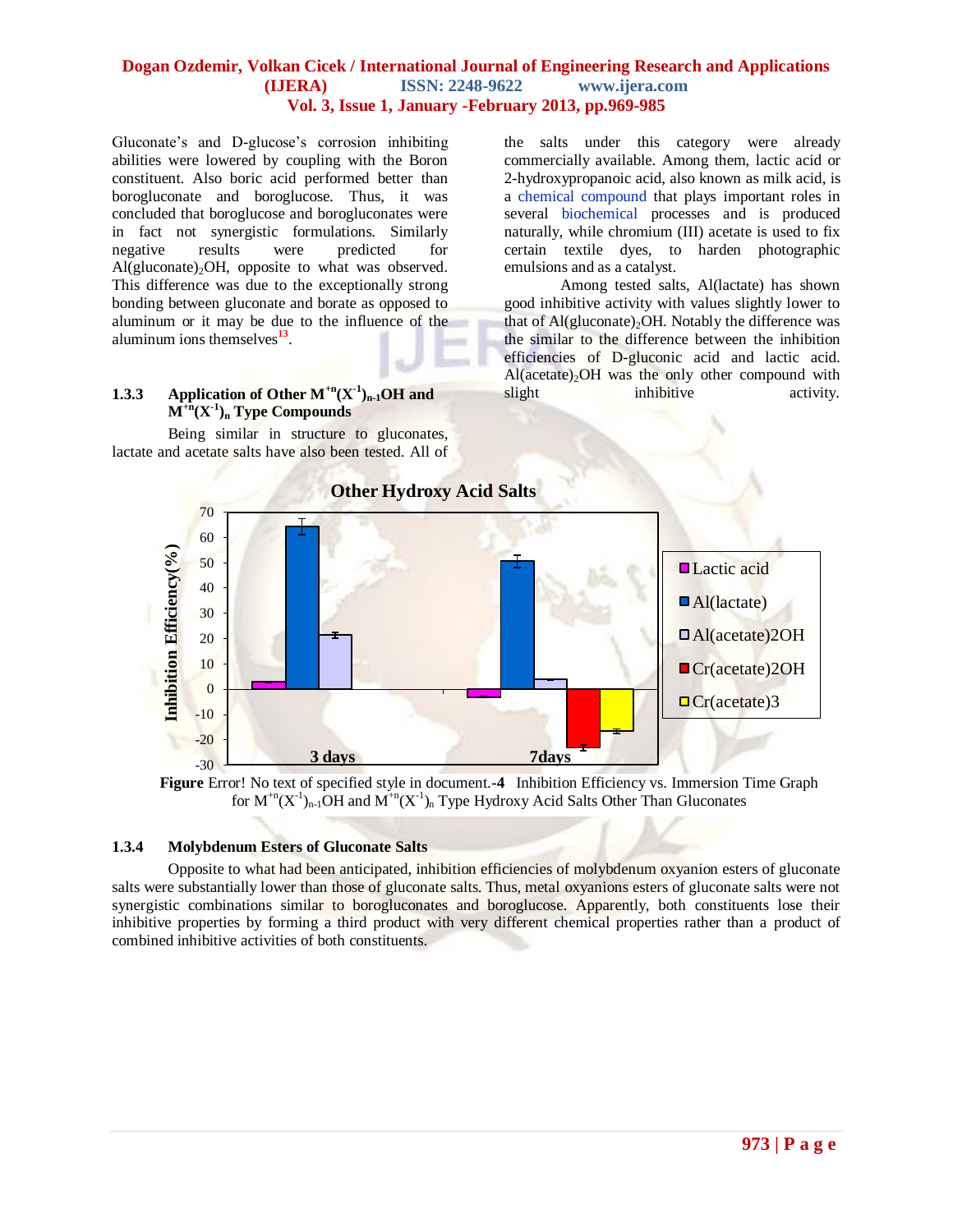

**Gluconate Molybdates**

**Figure** Error! No text of specified style in document.**-5** Inhibition Efficiency vs. Immersion Time Graph for Molybdenum Esters of Gluconate Salts

Zinc gluconate molybdate among others has shown inhibitive activity for both

immersion periods due to cathodic inhibitive activity of zinc cations included in the formulation. Both calcium gluconate molybdate and potassium benzilate molybdate have shown similar inhibitive activity during the first immersion period and none in the second, probably due to molybdate's anodic inhibitive activity which disappeared when the immersion period has been prolonged.

#### **1.3.5 Vanadium Esters of Gluconate Salts**

Inhibition efficiencies of vanadium esters of gluconate salts were also substantially lower than those of gluconate salts. Instead of being reduced to form insoluble oxides and hydroxides like chromates, vanadium constituent formed a complex compound with gluconate and benzilate which as a result diminished inhibitive properties of both constituents.



**Figure** Error! No text of specified style in document.**-6** Inhibition Efficiency vs. Immersion Time .<br>Graph for Vanadium Esters of Chronoste Palts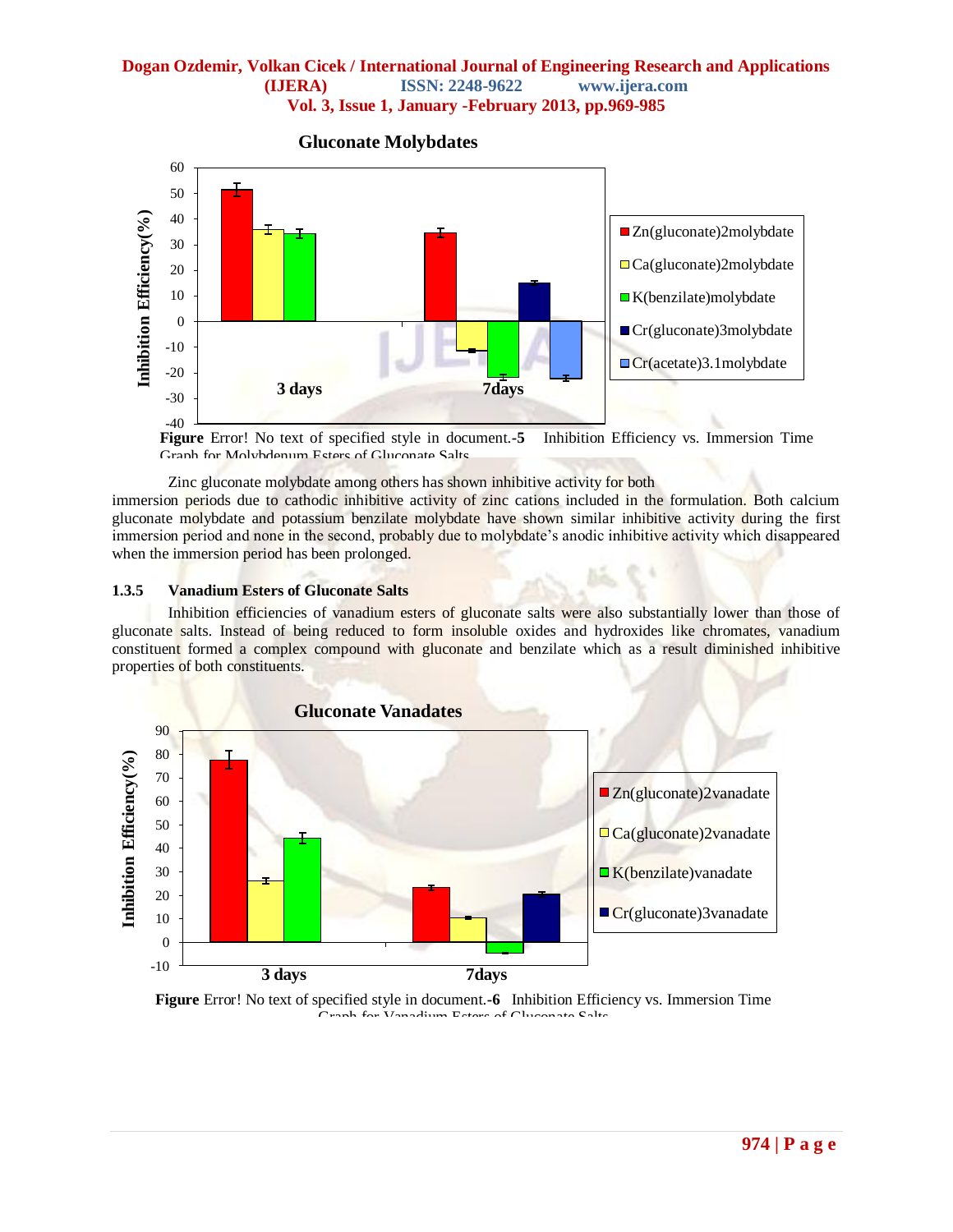#### **1.3.6 Boron Esters of Gluconate Salts and Derivatives**

Unlike molybdenum and vanadium esters of gluconate salts, boron esters performed very well in terms of corrosion inhibition of mild steel with the exception of the borate ester of chromium gluconate.This is opposite to what had happened with the molybdenum and vanadium esters. Since the boron constituent did not diminish the inhibitive activity of the gluconate constituent. In fact, when the inhibition efficiencies for the 3 day immersion period are taken into account, the borate esters of gluconate salts performed better than gluconate salts alone indicating that combination of gluconate salts and borate constituents was a synergistic combination, where both constituents preserved their inhibitive activity.



**Figure** Error! No text of specified style in document.**-7** Inhibition Efficiency vs. Immersion Time Graph for Boron Esters of Gluconate Salts and Their Derivatives

The facts that zinc gluconate borate had higher inhibition efficiency than calcium gluconate borate, which had higher inhibition efficiency than potassium benzilate borate implied the positive effect of the cationic constituent on the inhibition efficiency results. In fact, potassium benzilate borate had inhibition efficiencies almost same as boric acid, indicating that potassium and benzilate constituents in potassium benzilate borate were not effective on the inhibition efficiency results. These observations also revealed that cationic constituent, anionic hydroxy-acid constituent and the borate constituent synergisticly inhibited corrosion with cationic constituent having the most pronounced positive effect on the inhibition efficiency results.

#### **1.3.7 Zinc Carboxylates**

Except for Zn(tartrate) all the other compounds had negligible inhibitive activity. And that of Zn(tartrate) was likely high due to cathodic inhibitive activity of Zn cations. Surprisingly Zinc cations did not show any inhibitive activity when combined with other  $\alpha$ -hydroxy acids. At this time, it is difficult to explain why the other  $\alpha$ hydroxy acids promote corrosion or are poor inhibitors.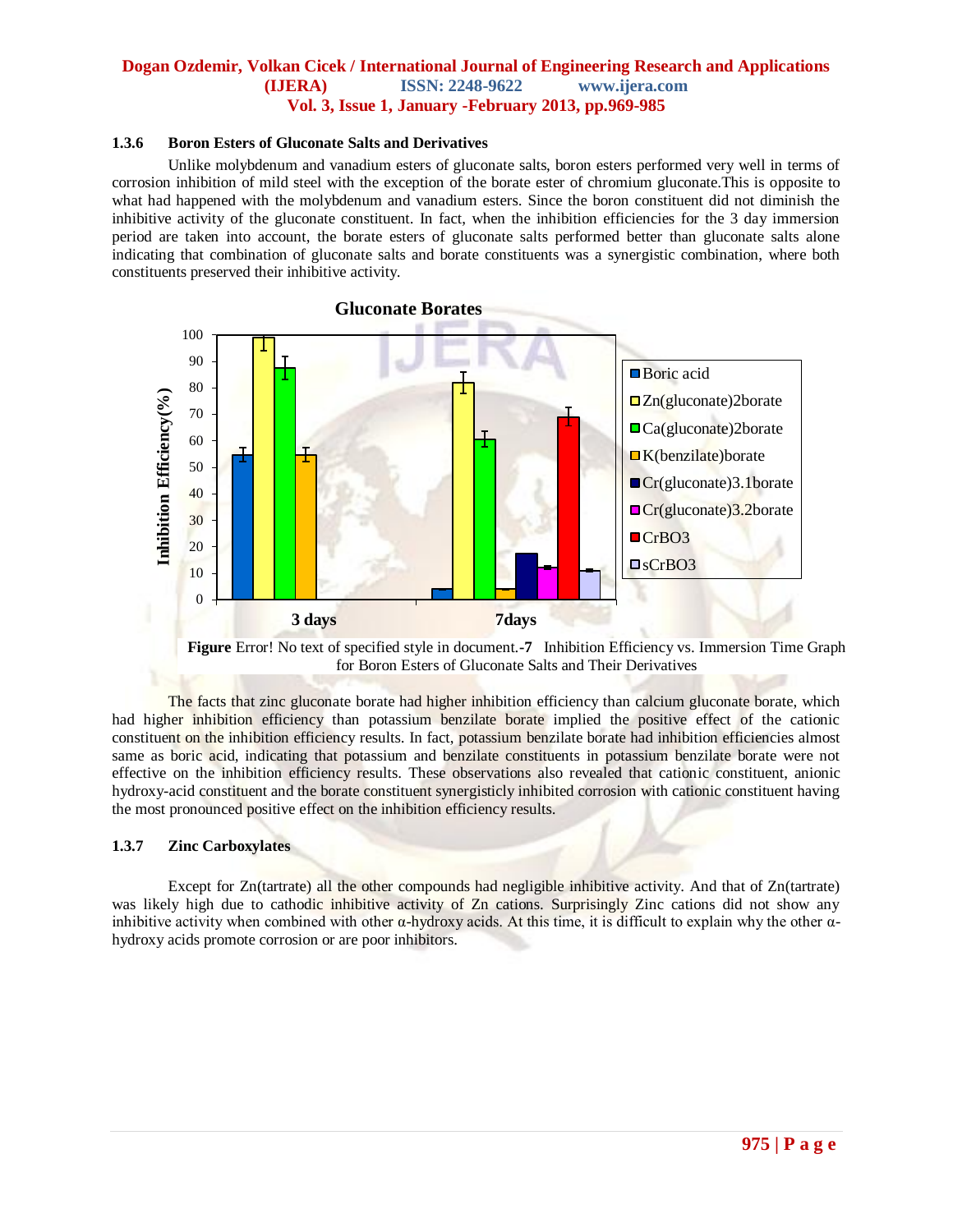

**Figure** Error! No text of specified style in document.**-8** Inhibition Efficiency vs. Concentration Graph for Zinc Carboxylates

## **1.3.8 Chromium Carboxylates**

It was found that Cr(III) carboxylates do not successfully inhibit corrosion. Chromium propionate slightly inhibited mild steel corrosion, while chromium methoxy acetate inhibited more when concentrations of 25 ppm were used. However, increasing the concentration chromium methoxyacetate to 200 ppm from 25 ppm yielded negative inhibition efficiencies. The results suggest that at elevated concentrations corrosion is accelerated, possibly due to increased solution conductivity.



**Figure** Error! No text of specified style in document.**-9** Inhibition Efficiency vs. Concentration Graph for Chromium Carboxylates

**<sup>1.3.9</sup> Various Cr(III) compounds**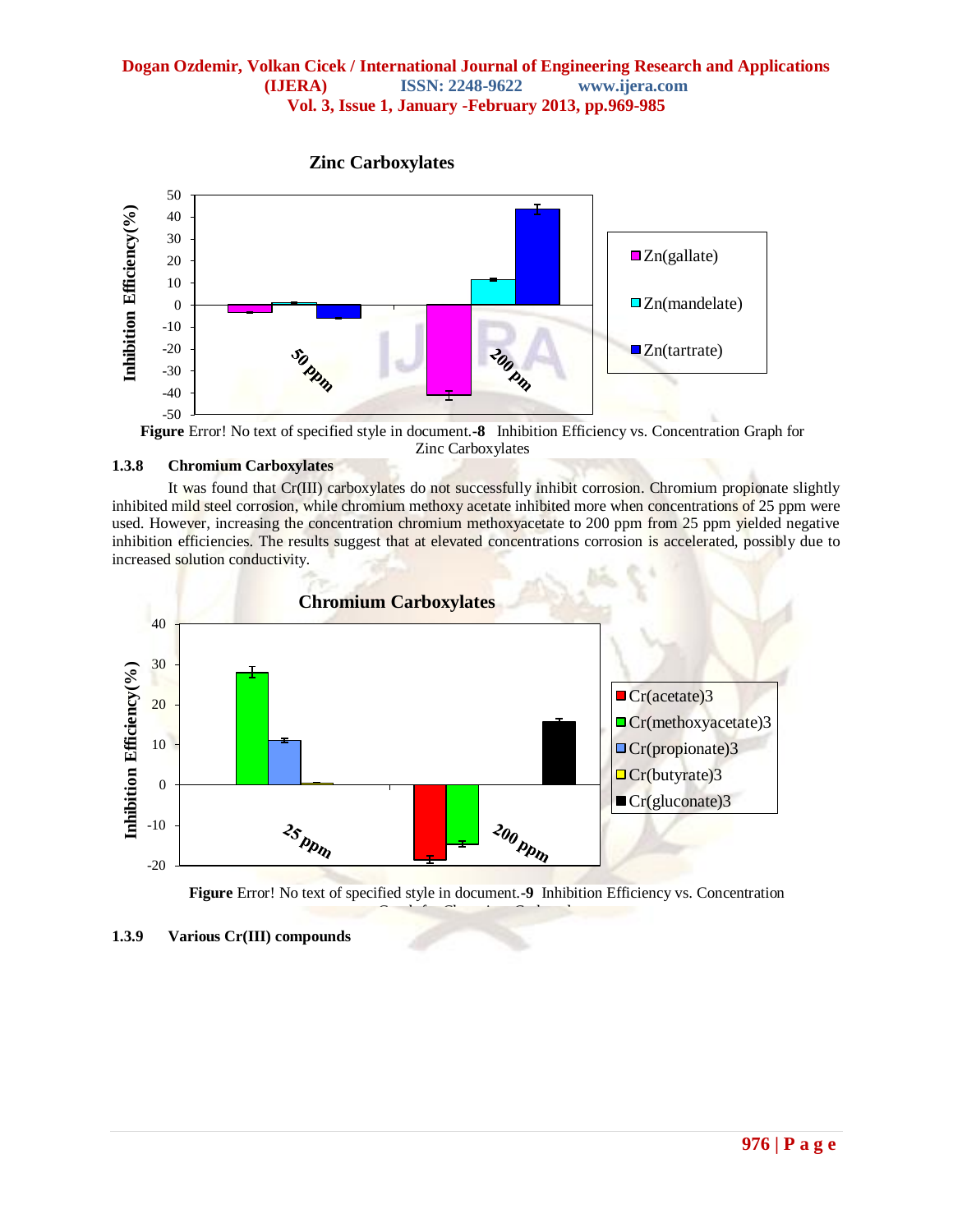

**Trivalent Chromium Compounds**

**Figure** Error! No text of specified style in document.**-10** Inhibition Efficiency Graph for Various Trivalent Chromium Compounds

Similar to chromium carboxylates, selected trivalent chromium compounds did not inhibit corrosion of mild steel. Notably, nanoparticulate chromium hydroxide slightly inhibited corrosion while the material with larger particle size actually promoted corrosion.

#### **1.4 Effects of Independent-Controlled Variables on Corrosion Inhibition Efficiency**

The effect of independent variables that are inhibitor concentration and cationic constituents on inhibition efficiency has been examined. These variables were varied to yield higher values of dependent variables that are the final weights of the coupons (thus are the weight-losses and the inhibition efficiencies).

On the other hand, the effect of various immersion periods has also been examined. Since the controls were immersed for the same periods as the tested coupons, the immersion periods were controlled variables rather than independent variables.

#### **1.4.1 Effect of Concentration&Immersion Periods on Inhibition Efficiency**

Concentration is one of the major factors determining the inhibition efficiency. Inhibitors prevent corrosion by reacting with aggressive chemicals, preventing them to react with the metal substrates. Thus, inhibitor concentration decreases with time unless provided. Various concentrations of inhibitors were used from 25 ppm up to 500 ppm and also from 0.05 M up to 1 M for immersion tests. However, as stated earlier, among the various concentrations, the optimum concentration for an immersion test of a 1x1 mild steel coupon in a 100 ml solution of 60 ppm Cl- was determined to be 200 ppm after many tests. Tests revealed that inhibition efficiencies generally increased with increasing concentrations up to 200 ppm and decreased thereafter. Similar observations have been reported in the literature, in which 100 ppm, 150 ppm, and 200 ppm concentrations were recorded as sufficient concentrations for corrosion inhibition in similar systems.**<sup>3</sup>**

200 ppm corresponds to a weight percentage of about 0.2%, which is in between literature values of 1%, that is claimed to be the optimum concentration of calcium gluconate tested in seawater,**<sup>14</sup>** and 0.1%, that is claimed to be the optimum concentration since higher concentrations could produce a soluble iron-gluconate complex resulting in pronounced corrosion.**<sup>15</sup>**

It has been pointed out in a previous study that zinc gluconate's inhibition efficiency decreases with increasing concentration from 200 ppm to 500 ppm due to the competition between  $\text{Zn}^{+2}$  and Fe<sup>+2</sup> cations for the counter ions.**<sup>3</sup>**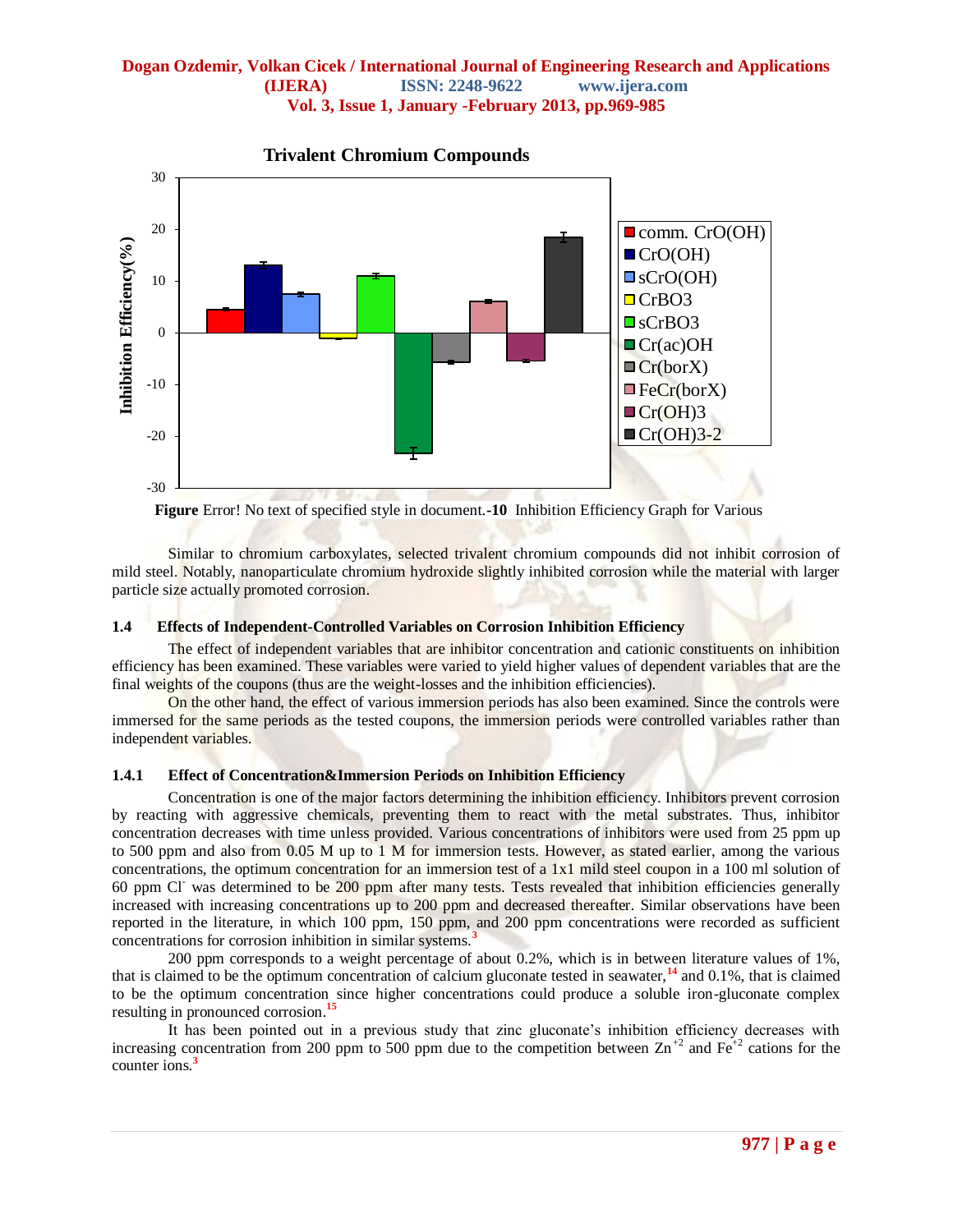

**www.ijera.com Inhibition Efficiency vs Concentration Graph** 

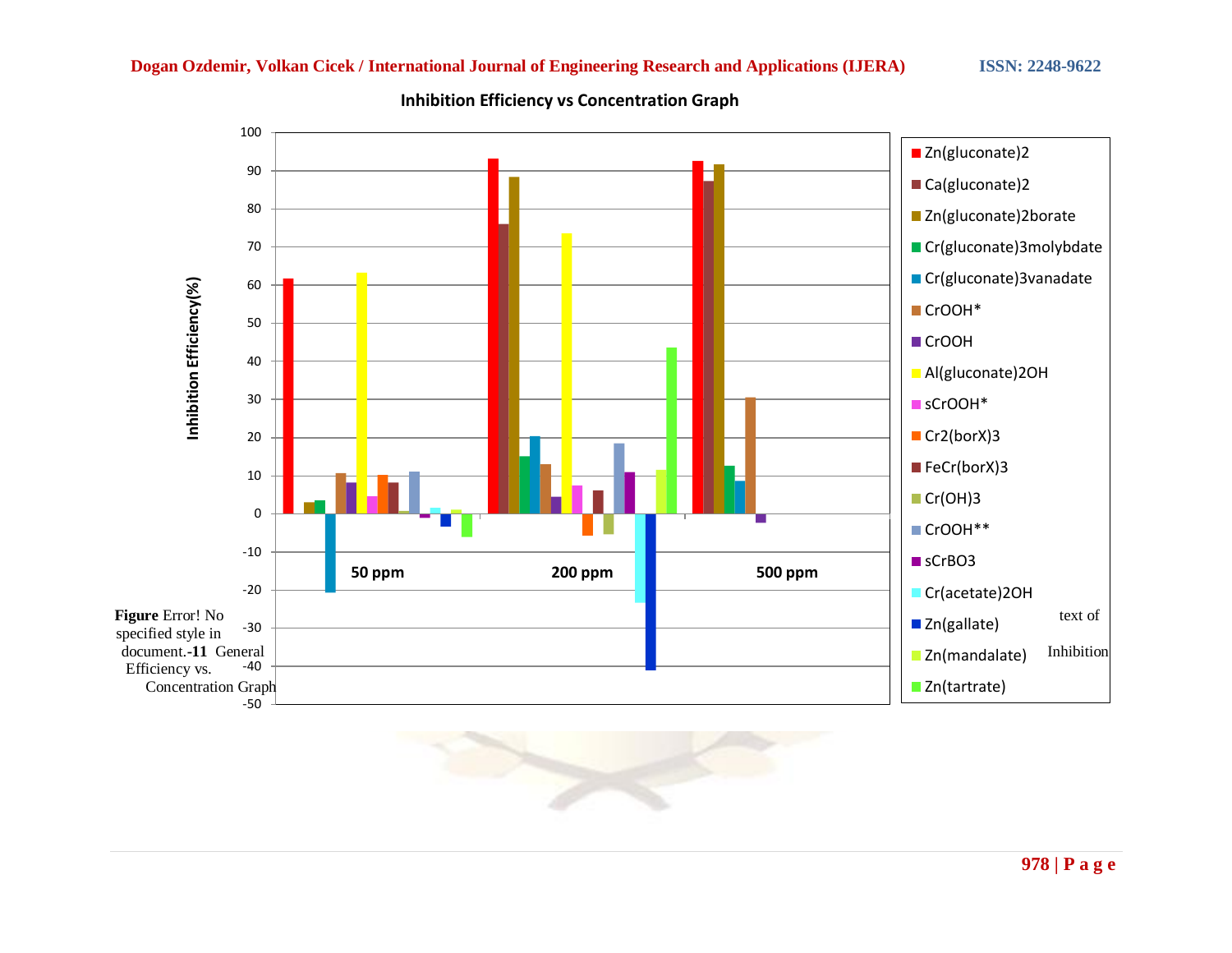#### **1.4.2 Effect of Cationic Constituent on Inhibition Efficiency**

Cationic constituents had considerable influence when compounds with similar anionic constituents were compared in terms of inhibition efficiencies. Zinc cations are known for their cathodic inhibitive activity in the literature.  $\text{Zn}^{+2}$  cations form insoluble  $\text{Zn}(\text{OH})_2$  precipitates on cathodic sites at high pH values due to the production of OH<sup>-1</sup> by corrosion of iron substrate with dissolved oxygen. Zinc hydroxide gradually changes to zinc oxide resulting in a passive film of zinc oxides and hydroxides.**<sup>16</sup>**

#### $Zn(OH)_{2}$   $ZnO + H_{2}O$  (Eq. 3.6) However, when chloride anions are present in the media, they react with zinc hydroxide to form soluble  $\text{Zn}^{2+}$ -Cl<sup>-</sup> -OH<sup>-</sup> complexes<sup>17</sup>, thus leading to breakdown of the localized passive film resulting in pitting corrosion.



## **Cationic Effect on Corrosion Inhibition**

Time Graph for Formulations with Different Cationic Constituents

**Figure** Error! No text of specified style in document.**-13** Inhibition Efficiency vs. Immersion Time Graph for Testing Conversion Coating Formations

Other than zinc cations, calcium and magnesium ions, which constitute the hardness of water, are also known to have slight cathodic inhibitive activity due to their little soluble hydroxides especially in near neutralbasic conditions such as seawater. However, no major differences were observed in terms of inhibition efficiencies between sodium, magnesium, and calcium gluconates. The sodium cation, all of its salts being soluble, and also inert towards redox reactions is primarily considered ineffective for corrosion inhibition of any metal. It is only effective in determination of secondary solution properties such as solubility and conductivity. Therefore, this indifference between sodium, magnesium, and calcium gluconates indicate that the inhibition by gluconate was the primary mechanism of corrosion inhibition. Trivalent chromium did not seem to inhibit mild steel corrosion even when combined with metal oxyanions. If anything,  $Cr<sup>3+</sup>$  either prevented the gluconate's inhibition mechanism or promoted corrosion.

## **1.5 Conversion Coating Formation Studies**

Corrosion inhibitors prevent corrosion either by continuously reacting with the aggressive chemicals, which requires a continuous supply of the corrosion inhibitor or by forming conversion coatings on the metal surface, which protects the metal substrate for longer periods of times. Thus, in addition to direct inhibition of corrosion, the inhibitors were tested for conversion coating formations and if present, the nature of this film was studied and characterized. Notably, chromates prevent corrosion both directly and indirectly leading to the formation of conversion coatings that have self-healing abilities.

## **1.5.1 Using the Weight-Loss Method**

To examine the coupons for conversion coating formation, coupons that previously immersed in the solutions of inhibitors were immersed in salt water with no inhibitor present for a second period of time. The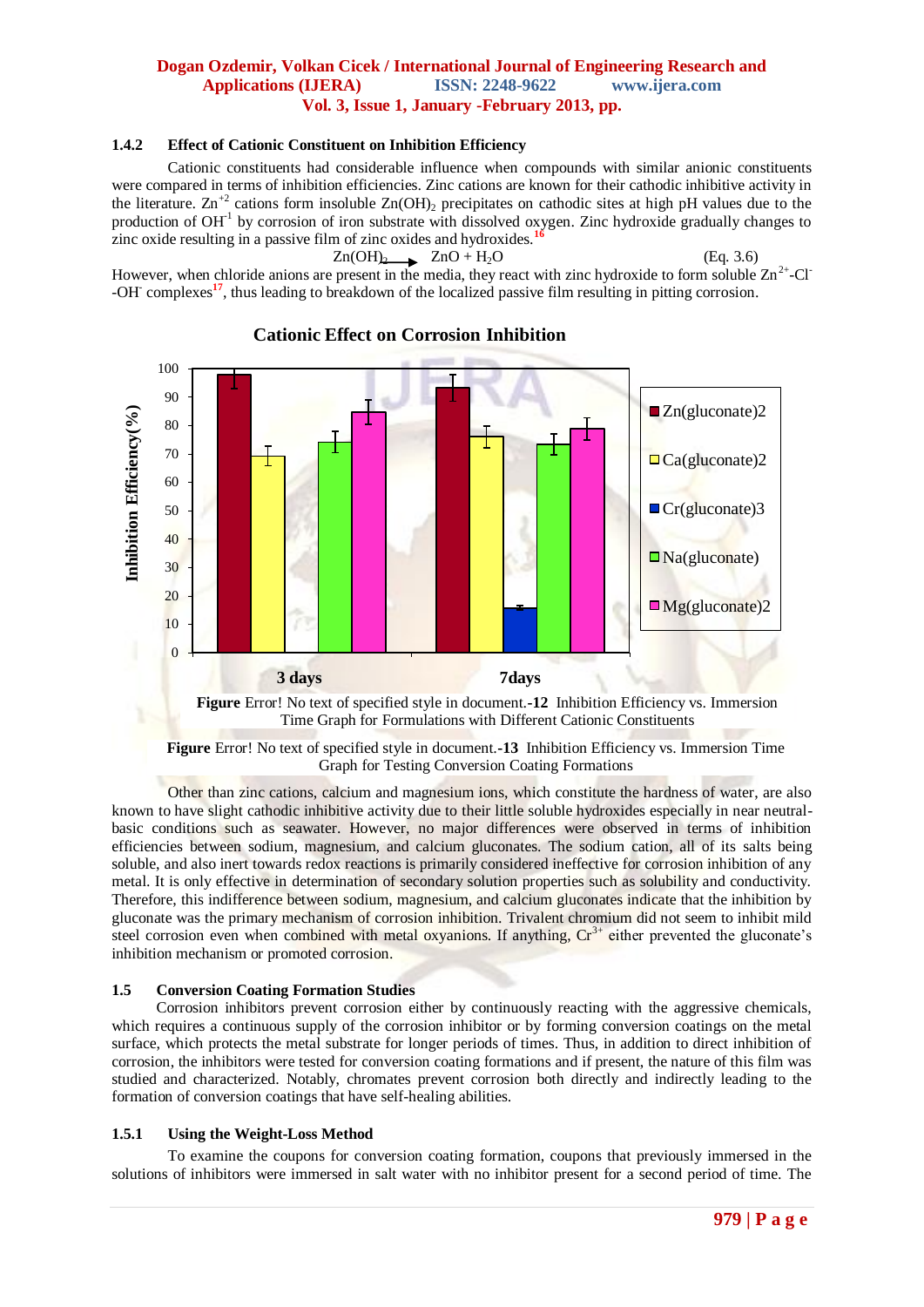presence of corrosion inhibition during this second immersion period would imply the presence of a protective conversion coating on the substrate surface.

The results revealed that for all of the gluconate-containing inhibitors there was corrosion protection present during the first 3 days of the second immersion period but the inhibition efficiency was significantly less than that found when the corrosion inhibitor was present in the solution. This suggests that the inhibition was due to inhibitors leached from deposits of corrosion products on the substrate surfaces. This was confirmed by further substantial decreases in inhibition efficiencies during the next 4 days of the second immersion periods. Upon completion of second immersion periods of 7 days, only a few inhibitors yielded positive inhibition efficiencies; among them were zinc and calcium gluconate, and aluminum gluconate hydroxide.

The weight changes of mild steel coupons after immersions into solution of  $Al(gluconate)<sub>2</sub>OH$  with or without 60 ppm Cl<sup>-</sup> has also been measured. Less weight-loss was recorded for the coupon immersed in solution of Al(gluconate)<sub>2</sub>OH without Cl<sup>-</sup> compared to the control coupon under the same conditions indicating that conditions with no Cl- were favored for the formation of aluminum gluconate conversion coatings.

The slight inhibition by calcium and zinc gluconates during second immersion periods could be attributed to the same reasons explained for their inhibition efficiencies during first immersion periods. However, this reasoning cannot explain the high inhibition efficiency of Al(gluconate). OH since for one, aluminum is not known with its cathodic activity and since, unlike calcium and zinc hydroxides, at highly basic local conditions, aluminum hydroxide dissolves due to complexation. Thus, further examination was needed using other methods such as surface characterization techniques.

#### **1.5.2 Weight Difference Measurements**

Weight changes of the coupons during immersions were determined prior to cleansing of corrosion deposits, since the presence of any type of deposition on the surface would have increased the weight of the coupon. To determine whether the increase in weight was caused by corrosion deposits or a protective coating, weights prior to the removal of corrosion deposits were compared to the weights after removal of corrosion deposits. Almost no weight-loss values were recorded for Al(gluconate)<sub>2</sub>OH and Ca(gluconate)<sub>2</sub>borate treated coupons prior to the removal of corrosion products. In the case of  $Zn$ (gluconate)<sub>2</sub>vanadate treated coupon's weight had increased. After the application of the cleaning solution, both  $Al(glucontact)<sub>2</sub>OH$  and  $Ca(gluconate)$ <sub>2</sub>borate treated coupons still had negligible weight-losses. These results correlated with the inhibition efficiency results. Also the formation of a protective coating due to  $Al(glucontact)_{2}OH$  was visually apparent. In the case of Ca(gluconate) borate treated coupons a possibly formed protective coating was certainly not stable since a highly negative inhibition efficiency was observed during second immersion periods. On the other hand, the  $Zn$ (gluconate)<sub>2</sub>vanadate treated coupon had a significant weight-loss correlating with its lower inhibition efficiency values than those of Al(gluconate)<sub>2</sub>OH, and Ca(gluconate)<sub>2</sub>borate.

In conclusion boron esters and  $Al(glucontact)_2OH$  had the least weight-losses during first immersions followed by vanadium, and molybdenum esters; respectively. Trivalent chromium compounds had the highest weight-loss values among all. Discussion and Conclusions

#### **1.5.3 Discussion of the Inhibition Mechanisms of Gluconate Salts in Literature**

The inhibition effect of gluconates has been discussed by several authors in the literature.**18-33** Most of the authors agree that gluconates inhibit the corrosion by influencing the anodic reaction of metal dissolution, but there is no general agreement on the mechanism of that action.**22,23,30,34,35** On the other hand, there seems to be an agreement on the contribution of the cationic constituent to the corrosion inhibition. The most commonly used gluconate salts are zinc gluconate and calcium gluconate, which form zinc and calcium hydroxides at the cathodic sites inhibiting the cathodic corrosion reaction. Initially, the cathodic corrosion reaction, that is the oxygen reduction reaction, provides the OH leading to increases in local pH values enough to precipitate zinc and calcium hydroxides. Thus, the process is a repassivation process. Among zinc and calcium gluconates, the effect of zinc gluconate is described as more pronounced in the literature due to the higher insolubility of zinc hydroxide.**15,24,30,34,35** The following mechanisms have been proposed for corrosion inhibition action of gluconates on iron and mild steel in near neutral solutions;**24,30,34-37**

1. Repair of the oxide film by adsorbing on the weak spots of an inhomogeneous, porous oxide film,

2. Incorporation into the oxide film during its formation,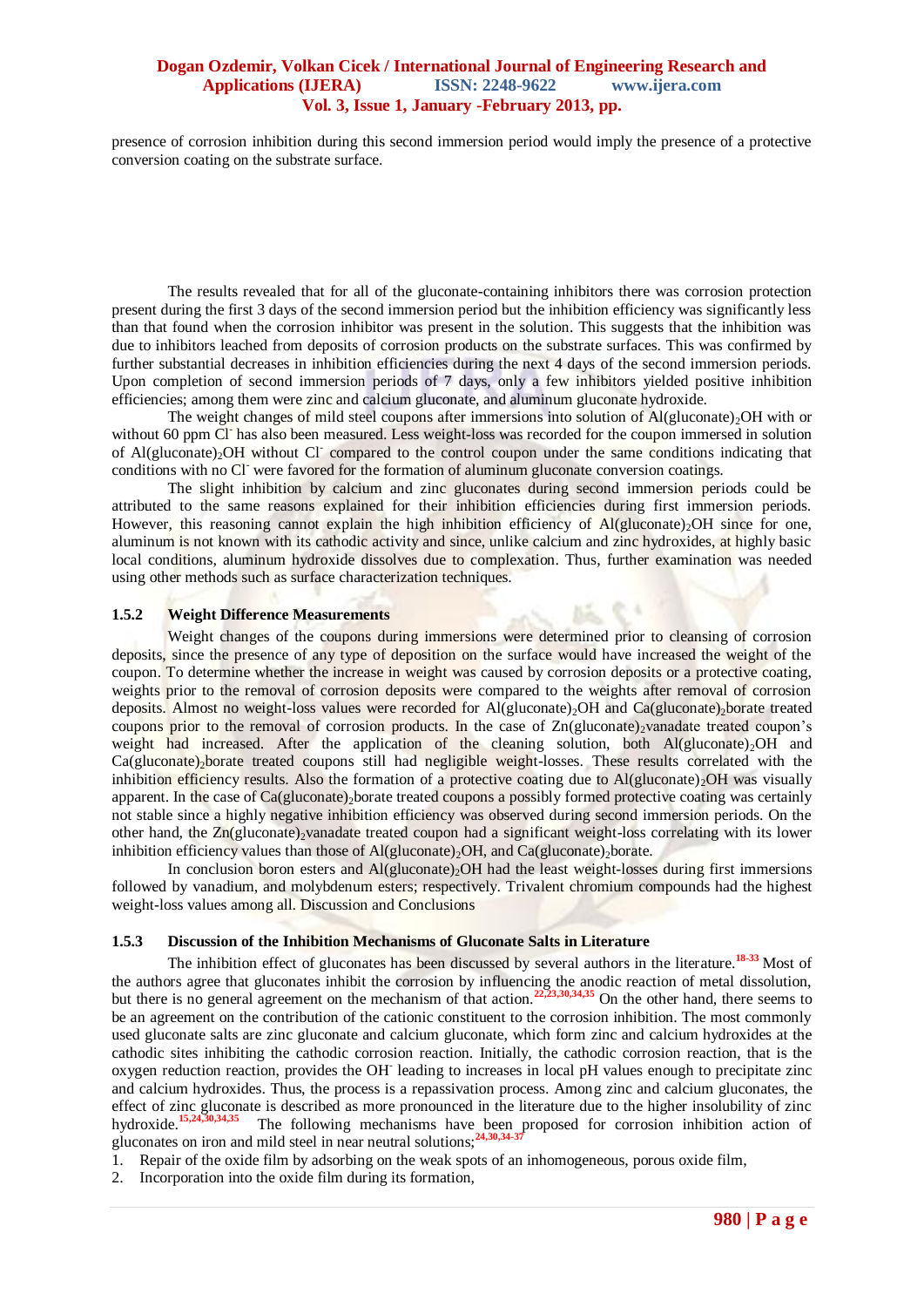- 3. Reaction with iron ions forming complexes that precipitate on the metal surface,
- 4. Forming complexes with iron cations while they are still bound up in the metal lattice rather than forming precipitates.

The third action mechanism among others seemed to be favored in several recent studies,**3,38** while it is being questioned by some others**25,27-30** There are other studies that favor simultaneous occurrence of both the third and fourth mechanisms, in which gluconate forms insoluble complexes weith Fe(II) cations, while at the same time forming soluble complexes with the Fe(III) cations. In these studies, it is claimed that complexation of both  $Fe^{2+}$ and  $\text{Fe}^{3+}$  with oxalate or gluconate inhibits mild steel corrosion by keeping  $\text{Fe}^{3+}$  ions in solution but forming insoluble complexes with  $Fe^{2+}$ . In one of these studies, insoluble β-Fe( $\tilde{C}_6H_{11}O_7$ )<sub>2</sub> precipitate was claimed to be observed through X-ray analyses of the surfaces. However, our X-ray analyses of mild steel substrate surfaces treated with gluconates revealed peaks due only to the substrate metal and corrosion products. Also a frequency shift of the C=O peak of calcium gluconate from  $1606 \text{ cm}^{-1}$  to  $1622 \text{ cm}^{-1}$  after completion of immersion was claimed to be an evidence of precipitation of iron gluconates on the surface as well.**39-41** A similar shift in the spectra of coupons immersed in calcium gluconate solutions was observed in this study.

It is well-known that gluconic acid and gluconate salts form water-soluble complexes with most metal cations. Stability constant measurements also indicate that stabilities, thus the solubilities of these complexes increase with pH.<sup>3</sup>

Therefore, the differences between proposed action mechanisms is reduced to a problem of determination of the micro conditions such as whether the pH is suitable for gluconate complexes to precipitate on the metal substrate. Testing of the alloy substrates treated with inhibitor solutions for conversion coating formation revealed substantially low inhibiton efficiencies with the exception of  $Al(glu\text{const})_2OH$ . This indicates that an insoluble protective iron-gluconate film does not exist on the metal surface or it is only present when gluconate ions are provided in the solution. In practical terms, a non-stable film of iron gluconates that dissolves in very short time when no gluconate is present in the solution is equal to having no film at all since, in both cases, gluconates have to be supplied steadily. In agreement with this statement, practical applications such as the use of gluconates to eliminate iron oxide corrosion deposits in cooling water equipments<sup>42</sup> or as sequestering agents that prevent deposition of calcium carbonate from hard waters also requires steady supply of gluconates.**30,34,35** This fact has been implied in one of the studies of the authors who favor iron-gluconate precipitation on the substrate surface. It has been stated that the decrease in inhibition efficiency with increasing period of immersion time, from 1 to 3 days to 5 days, was due to the dissolution of the  $Fe^{2+}$ -gluconate complex formed on the metal surface.**<sup>38</sup>**In another study, it has been mentioned that concentrations by weight over 0.1% would result in soluble iron gluconate complexes.**<sup>15</sup>**This concentration corresponds to the 100 ppm of inhibitor used in weight-loss experiments in this research. Considering 200 ppm was determined to be an optimal concentration in this research, it is likely that soluble iron gluconate complexes were adsorbed on the substrate surface, thus repairing the protective oxide film rather than forming a protective coating on the substrate surface. A similar behavior of gluconates has been pointed out in a study of sodium borogluconate adsorption on an iron surface that revealed it was adsorbed on the protective oxide film and not directly on the iron.**<sup>23</sup>**

#### **1.5.4 Suggested Inhibition Mechanism of Salts of Gluconic Acid and Other Hydroxy-Acids**

Prior to the discussion of the inhibition mechanism of gluconates a few points should be considered:

Gluconate is known as a complexing agent widely used as an efficient masking reagent for cations<sup>43</sup>. When comparing the complexing ability of the hydroxycarboxylic acids however, a larger negative charge corresponds to stronger complexing ability, which also translates to having more carboxyl groups. Another point is that gluconic acid has a pKa of 3.86**<sup>12</sup>** therefore, it is fully ionized at near neutral conditions to gluconate, thus pH does not play any role and conjugate acid-base equilibrium of gluconate does not have to be considered. When mild steel coupon is immersed in a solution containing 60 ppm Cl and 200 ppm gluconate salt, the gluconate salt diffuses from the bulk of the solution to the metal surface, where initially an iron(II) gluconate complex is formed on the anodic regions and the cationic constituent of the gluconate salt is released to the solution or to the cathodic sites in the case of zinc, calcium or magnesium cations. Thus, first iron(II) cations form, driven by the negative standard reduction potential of the following reaction at ambient conditions;

Fe  $\overline{Fe}^{2+} + 2e^{-}$ (Eq. 3.8)

Normally, driven by thermodynamics, iron (II) cations oxidize quickly to iron (III) cations in water **<sup>44</sup>**, leading to the corrosion products as follows;

Fe3+ + 3H2O Fe(OH)<sup>3</sup> + 3H<sup>+</sup> (Eq. 3.9) Fe(OH)3 FeOOH + H2O (Eq. 3.10)

However gluconates form complex compounds with the iron (II) cation preventing its oxidation to iron (III) cation and preventing further corrosion reactions from taking place by stopping mass transport of ions resulting in an incomplete electrochemical cell.**<sup>43</sup>** Iron(II) cations can form monodentate or bidentate complexes with gluconates.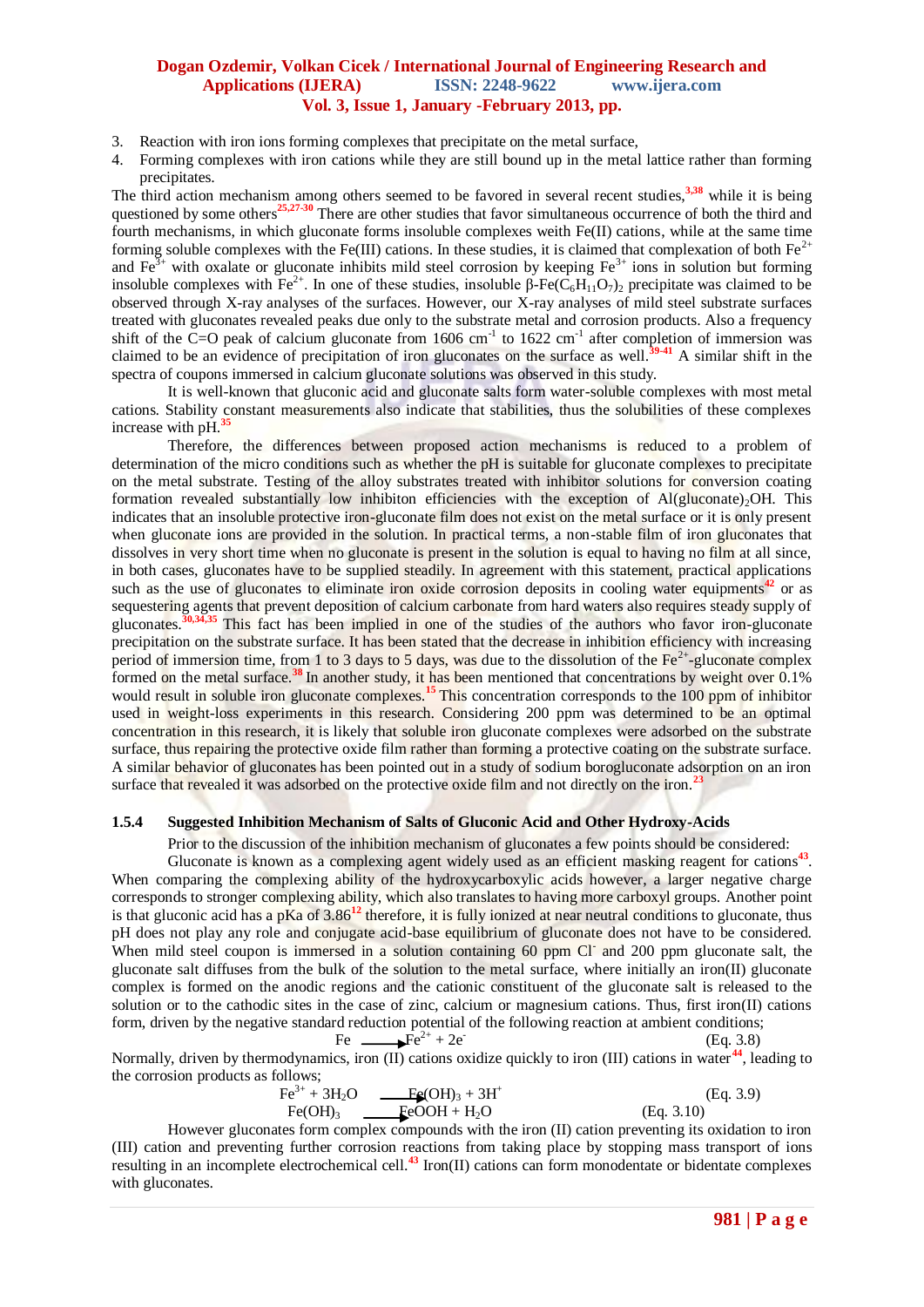$Fe<sup>2+</sup> + M(gluconate)<sub>n</sub>$  $\leftarrow$  Fe(gluconate)<sup>+</sup> + M<sup>n+</sup> (Eq. 3.11)

Fe(gluconate)<sup>+</sup> + M(gluconate)<sub>n</sub> Fe(gluconate)<sub>2</sub> + M<sup>n+</sup> (Eq. 3.12)

Other studied carboxylic acid salt and its esters, that is benzilate, also form stable complexes with iron(II) and iron(III)cations**44-46**, thus same arguments that is being made for gluconates herein may as well be considered for benzilate compounds to some extent.

It is also mentioned in the literature that ligands which form complex compounds with iron cations with comparable low formation constants will cause precipitation of  $Fe(OH)_2$  and  $Fe(OH)_3$  in highly alkaline conditions.**<sup>48</sup>**

 $K_{\text{so}}$ (Fe(OH)<sub>2</sub> = 8.0 x 10<sup>-16</sup>,  $K_{\text{so}}$ (Fe(OH)<sub>3</sub> = 4.0 x 10<sup>-38</sup> <sup>49</sup>

Conversion of iron gluconates to more stable iron hydroxides with increasing pH may explain the presence of weak bands due to corrosion products of iron in the IR spectra of coupons immersed in gluconate salts.

Gluconates are also reducing agents, similar to ascorbic acid although less strong, preventing oxidation of iron(II) to iron(III).**<sup>50</sup>**In addition, the formation of a more stable complex when the metal has the lower oxidation number favors reduction and as a result the reduction potential becomes more positive.**<sup>51</sup>**In this case, the comparison is with the Fe(II)hexahydrate vs Fe(II)gluconate. The gluconate complex is more stable and therefore favors remaining in the reduced state. Meanwhile, the cationic constituents such as zinc and calcium cations form insoluble hydroxides at the cathodic sites, thus lead to the blocking of the galvanic corrosion cell.  $M^{n+}$ + nOH  $M(OH)_{n}$  (Eq. 3.13)

## when  $M = Zn$ , Ca, or Mg

Thus, trivalent iron gluconate formation is ruled out unless breakdown of the gluconate inhibitor occurs due to extreme conditions or if it is consumed totally. However, if present, due to conditions favoring corrosion reactions, iron (III) cations can also form stable complex compounds with gluconates preventing further corrosion reactions that involve trivalent iron.

| $\text{Fe}^{3+} + \text{M}(\text{gluconate})_{\text{m}}$ | $Fe(gluconate)^{2+} + M^{m+}$ | (Eq. 3.13) |
|----------------------------------------------------------|-------------------------------|------------|
| $\text{Fe}^{3+} + \text{M}(\text{gluconate})_{\text{m}}$ | $Fe(gluconate)2+ + Mm+$       | (Eq. 3.14) |

 $log (β_1) = 22.23$ ,  $log (β_2) = 10.51$ <sup>52</sup>

Iron (III) gluconates can further form complex compounds with calcium cations to form very stable water soluble products.**<sup>52</sup>** The do ಾಗಿನ SO.

| Fe(gluconate) <sup>2+</sup> + $Ca^{2+}$                    | $\angle$ CaFe(gluconate) <sup>+3</sup>                      | (Eq. 3.15) |
|------------------------------------------------------------|-------------------------------------------------------------|------------|
| Fe(gluconate) <sub>2</sub> <sup>+</sup> + Ca <sup>2+</sup> | $\angle$ <b>CaFe</b> (gluconate) <sub>2</sub> <sup>+2</sup> | (Eq. 3.16) |

In the specific case of  $Al(glu\text{concate})_2OH$ , the low stability constant of aluminum gluconate may facilitate forming of iron(II)gluconates and a protective coating of aluminum oxides/hydroxides as implied by the IR results. In addition, the greenish color that was visible on substrate surface might be due to iron(II)gluconate since iron(II) products are known to be greenish in color.

## **1.6 Conclusions**

The combined use of metal oxyanions with gluconates have been reported to result in increased inhibition effect such as, for example, the application of sodium gluconate together with tetraborate, nitrite or molybdate.**25,27-30** Other studies reporting synergistic effects of gluconate include literature cite gluconates as scaling inhibitors that improve the action of molybdate and tungstate.**42,53**

The combination of these constituents under one formulation yielded only slightly positive inhibition efficiencies in the case of molybdenum and vanadium esters but high inhibition efficiencies in the case boron esters.

Clearly, complexation of molybdenum and vanadium constituents with gluconate led to a diminished complexing ability of the gluconates with iron cations due to highly stable complexes. Gluconate and benzilate complexes of molybdenum and vanadium with various oxidation states are reported in the literature.<sup>54-64</sup>

The boron esters of gluconates on the other hand produced high inhibition efficiencies.

As a reason, the formation constant of boron gluconate complex is very low compared to transition metal complexes of gluconates. Hence, boron ester may facilitate the formation of iron gluconate complex due to its higher solubility compared to other gluconate salts.

Developing environmentally friendly effective corrosion inhibitors to replace carcinogenic inhibitors based on chromates is a problem that needs to be addressed in the very near future. Iron and steel are the major components of artificial structures. Thus, increasing their lifetime by limiting the corrosion to lowest possible rates is of utmost importance. Structures in aqueous environments are very common, so effective and environmentally friendly inhibitors specifically designed for mild steel corrosion in aqueous environments are needed. Corrosion of steel is commonly faced in areas such as the oil/petroleum industry, cooling water systems, mine water systems, in soils of marine environments, etc. Gluconates have become well-established corrosion inhibitors of mild steel in the last decade. In addition to their high inhibition efficiencies, the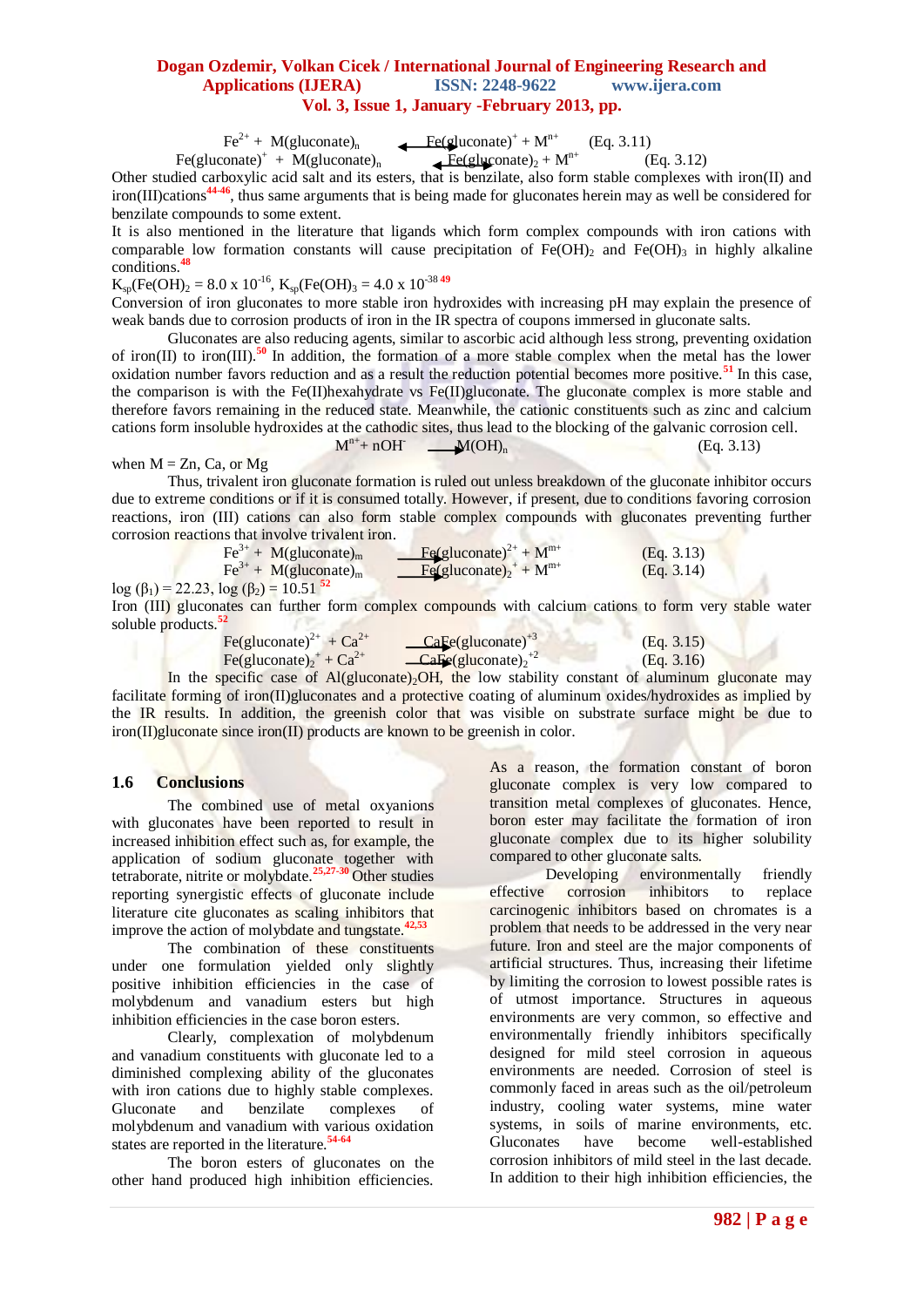fact that they are even used as medicine for various mineral deficiencies as health supplements is a characteristic that is not common among corrosion inhibitors, which are usually based on toxic materials such as hexavalent chromium, nitrites, phosphates, etc. In this investigation, weight-loss tests with various salts have been repeated and results supporting the literature have been observed. Secondly, synergistic formulations of gluconates along with benzilates and other carboxylates such as lactate, and acetate were put into test and as a result, borate esters of hydroxyacids, namely, calcium and zinc gluconate borates were observed as very successful inhibitors of mild steel corrosion along with zinc and calcium gluconates. Additionally, evidence supporting conversion coating formation on mild steel substrate by aluminum gluconate hydroxide was realized through weight-loss tests, infrared spectra, X-ray photo electron spectroscopy and digital imaging. Aluminum gluconate hydroxide is one of the gluconate salts and like other gluconate salts had high inhibition efficiency during regular immersion periods. However, substrates that were dipped into aluminum gluconate hydroxide solutions during first immersion periods were resistant against corrosion during additional immersions of similar or longer periods even when there was no aluminum gluconate hydroxide present in the solution.

In the light of these characterizations, the proposed inhibition mechanism of the synergistic formulations of hydroxy-acids and metal oxyanions was based on the repair of the protective oxide films on the metal substrate. Successful inhibitors such as gluconates and borates repaired the protective oxide film on mild steel substrates either by adsorbing onto the substrate surface and preventing aggressive anions to be adsorbed via competitive adsorption mechanism or by forming mild strength complexes with iron cations leading to an incomplete corrosion cell thus preventing further corrosion or by incorporating into the protective oxide film and repairing defective sites.

However, a mechanism favored by several authors in the literature, that is formation of insoluble iron gluconate complexes on the metal substrate did not seem to be possible at least not for a considerable period of time given the aggressive conditions of the media. On the other hand, supportive results were obtained concerning the proposed inhibition mechanisms of zinc, calcium, and magnesium via weight-loss tests. These cations inhibit corrosion by forming insoluble hydroxides at cathodic sites. However, no evidence was obtained by X-ray powder diffraction or infrared spectroscopy for the existence of these hydroxide phases.

#### **1.7 Future Work**

Thirdly, inhibitors that can form conversion coatings, such as aluminum gluconate hydroxide in the case of mild steel and potassium benzilate vanadate in the case of aluminum alloys, could be deposited on the substrate using layer by layer method. If successful, physical properties of the coating could be measured in addition to the tests to measure the corrosion inhibitive properties.

Surface characterization techniques, X-ray fluorescence, X-ray photoelectron spectroscopy and scanning electron microscopy could be used more for characterization of the substrate surfaces after treating them with inhibitors.

## **1.8 References**

- 1. Rajendran, S.; Apparao, B. V.; Palaniswamy, N.; Corrosion Inhibition by Calcium Gluconate, *J. Electrochem Soc. India*, **1999**, 48-3, 242-249.
- 2. Baboian, R. (Ed.); *Corrosion Tests and Standards: Application and Interpretation*, American Society for Testing and Materials, Philadelphia, **1995**.
- 3. Rajendran, S.; Joany, R. M.; Palaniswamy, N.; An Encounter with Microheterogeneous Systems as Corrosion Inhibitors, *Corrosion Reviews*, **2002**, 20, 3, 231-252.
- 4. Baboian, R.; Dean, S. W. (Eds.); *Corrosion Testing and Evaluation*, STP 1000, American Society for Testing and Materials, Philadelphia, **1990**.
- 5. Abdel-Gaber, A. M.; Khalil, N.; El-Fetouh, A. A.; The Dissolution Mechanism of Steel in Inorganic Acids, *Anti-Corrosion Methods and Materials*, **2003**, 50, 6, 442-447.
- 6. ASTM (American Society for Testing and Materials) *Designation G1–90*, Undergone editorial change, Standard Practice for Preparing, Cleaning, and Evaluating Corrosion Test Specimen, **1999**.
- 7. ASTM Designation G31-72, Undergone editorial change, Standard Practice Test for Laboratory Immersion Corrosion Testing of Metals, based upon NACE Standard TM-01- 69, Test Method-Laboratory Corrosion Testing of Metals for the Process Industries, **1995**.
- 8. Baboian, R. (Ed.); *Corrosion Tests and Standards*, American Society for Testing and Materials, Philadelphia, **1995**.
- 9. Sternstein, M.; *Statistics*, Barron's Educational Series, New York, **1994**, 105.
- 10. Merrington, M.; Table of Percentage Points of the t-distribution, *Biometrika 32*, **1941**, 300.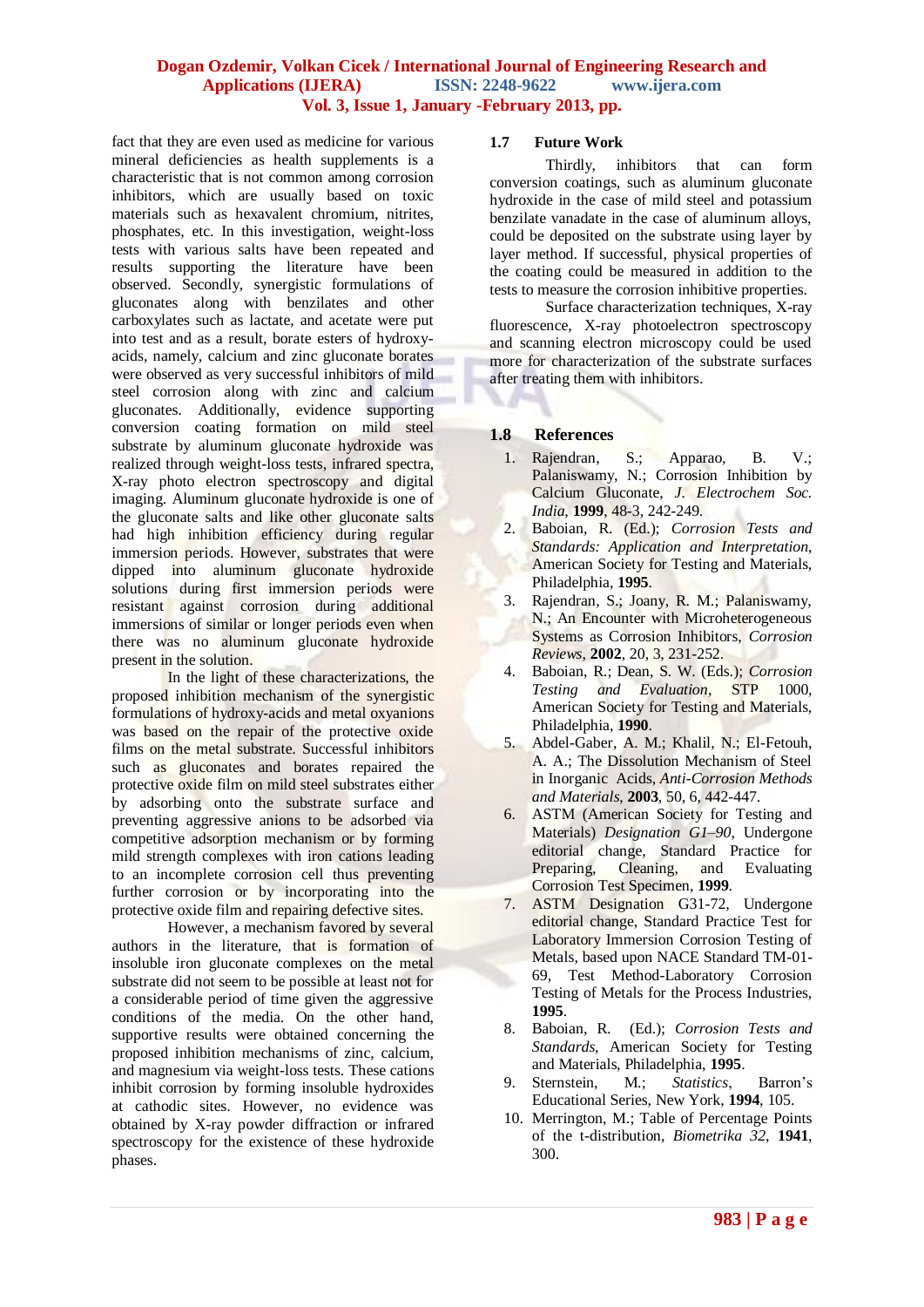- 11. Sternstein, M.; *Statistics*, Barron's Educational Series, New York, **1994**, 110.
- 12. Fasman, G. D. (Ed.); *Handbook of Biochemistry and Molecular Biology*, 3ed , CRC Press, Boca Raton, FL, **1976**, 1, 310.
- 13. Dias, A.; Jay, O.; Joseph, A.; *Ion-Exchange Reactions For Polymeric Alkali Metal Carboxylates*, International Application no. PCT/US1990/003124, Exxon Chemical Patents Inc., **1991**.
- 14. Mor, E.; Bonino, G.; *Proc. 5th Europ. Symp. Corr. Inhibitors*, Ferrara, Italy, **1971**, 659-70.
- 15. Sarc, O. L.; Kapor, F.; Halle, R.; Corrosion Inhibition of Carbon Steel in Chloride Solutions by Blends of Calcium Gluconate and Sodium Benzoate, *Materials and Corrosion*, **2000**, 51, 147- 151.
- 16. D'Alkaine, C. V.; Boucherit, M. N.; *J. Electrochem. Soc.*, **1997**, 144, 3331.
- 17. Peulon, S.; Lincot, D.; *J. Electrochem. Soc.*, **1998**, 145, 864.
- 18. Kadek, V. M.; Lepin, L. K.; *Proc. 3rd Europ. Symp. Corr. Inhibitors*, Ferrara, Italy, **1970**, 643.
- 19. Mor, E. D.; Bonino, G.; *ibid.*, 659.
- 20. Krasts, H. B.; Kadek, V. M.; Lepin, L.K.; *Proc. 4th Europ. Symp. Corr. Inhibitors*, Ferrara, Italy, **1975**, 204.
- 21. Mor, E. D.; Wruble, C.; *Br. Corrsoion J.*, **1976**, 11, 199.
- 22. Lahodny-Sarc, O.; *Proc. 5th Europ. Symp. Corr. Inhibitors*, Ferrara, Italy, **1980**, 609.
- 23. Lahodny-Sarc, O.; *Yug. Acad. Sc. &Arts, RAD, Chem.*, **1982**, 394, 18.
- 24. Wruble, C.; Mor, E. D.; Montini, U.; *Proc. 6th Europ. Symp. Corr. Inhibitors*, Ferrara, Italy, **1985**, 557.
- 25. Lahodny-Sarc, O.; Popov, S.; *Surface and Coatings Technology*, **1998**, 34, 537.
- 26. Krasts, E.; Kadek, V.; Klavina, S.; *Proc. 7 th Europ. Symp. Corr. Inhibitors*, Ferrara, Italy, **1990**, 569.
- 27. Lahodny-Sarc, O.; Orlovic-Leko, P.; *ibid.*, **1990**, 1025.
- 28. Lahodny-Sarc, O.; Orlovic-Leke, P.; *Proc. 11th Internat. Corr. Congress*, Florence, Italy, **1990**, 3, 17.
- 29. Lahodny-Sarc, O.; Orlovic-Leke, P.; *RAD Crotian Acad. Sc.&Arts, Chem.*, **1991**, 9, 11.
- 30. Lahodny-Sarc, O.; *Proc. 8th Europ. Symp. Corr. Inhibitors*, Ferrara, Italy, **1995**, 421.
- 31. Lahodny-Sarc, O.; Kapor, F.; Proc.  $6<sup>th</sup>$ Internat. Symp. Electrochemical Methods in Corrosion Research (EMCR VI), Trento, Italy, *Materials Science Forum*, **1998**, 289-292, 1205.
- 32. Lahodny-Sarc, O.; Kapor, F.; Halle, R.; Ext. Abstracts, *Symp. Corrosion Control by Coatings, Cathodic Protection and Inhibitors in Seawater*, 223rd Event of EFC, Dubrovnik, Croatia, **1998**, 72.
- 33. Rajendran, S.; Apparao, B. V.; Palaniswamy, N.; *Br. Corrosion J.*, **1998**, 33, 315.
- 34. Sarc, O. L.; Kapor, F.; Corrosion Inhibition of Carbon Steel by Blends of Gluconate/Benzoate at Room Temperature up to 60 C, *Materials Science Forums*, **1998**, 289-292, 1205-1216.
- 35. Martell, A. E.; Calvin, M.; *Chemistry of the Metal Chelate Compounds*, Prentice Hall, N.Y., **1952**, 90 ff.
- 36. Hackermann, N.; *Electrochem. Soc. Bull. Indian Section*, **1959**, 87, 9.
- 37. Leroy, R. L.; *Corrosion*, NACE, **1978**, 34, 98.
- 38. Rajendran, S.; Apparao, B. V.; Palaniswamy, N.; Calcium Gluconate as Corrosion Inhibitor For Mild Steel in Low Chloride Media, *British Corrosion Journal*, **1998**, 33, 4, 315-317.
- 39. Subrahmanyam, D. V.; Hoey, G. R.; *Inhibitors for the Prevention of Mild Steel Corrosion in Synthetic Mine Waters*, Mines Branch Research Report R274, Department of Energy, Mines and Resources, Ottawa, **1974**.
- 40. Subrahmanyam, D. V.; Hoey, G. R.; *Corrosion*, **1977**, 33, 295.
- 41. Singh, G.; Inhibition of Mild Steel Corrosion in Acid Mine Waters Containing Ferric Ions, *Br. Corros. J.*, **1988**, 23, 4250-4253.
- 42. Roti, J. S.; Thomas, P. A.; *Proceed. Internat. Corros. Forum*, New Orleans, LA, US, **1984**, 318.
- 43. Blomqvist, K.; Still, E. R.; Solution Studies of Systems with Polynuclear Complex Formation: Copper(II) and Cadmium(II**)** D-Gluconate Systems, *Anal. Chem.*, **1985**, 57, 749-752.
- 44. Sen Gupta, K. K.; Moulik, S. P.; Chatterjee, A. K.; Dey, K.; Metallic Benzilates of Iron (II), Cobalt(II), Nickel(II), and Copper(II) Ions, *Journal of Inorganic and Nuclear Chemistry*, **1971**, 33, 12, 4368-4370.
- 45. Sengupta, Kalyan K.; Moulik, S. P.; Dey, K., Chelation of Benzilate with Iron (III), *Zeitschrift fuer Anorganische und Allgemeine Chemie*, **1970**, 379, 1, 72-78.
- 46. Sengupta, Kalyan K.; Moulik, S. P.; Dey, K., Physicochemical Studies on Iron(III)- Benzilate Chelate, *Journal of Inorganic*